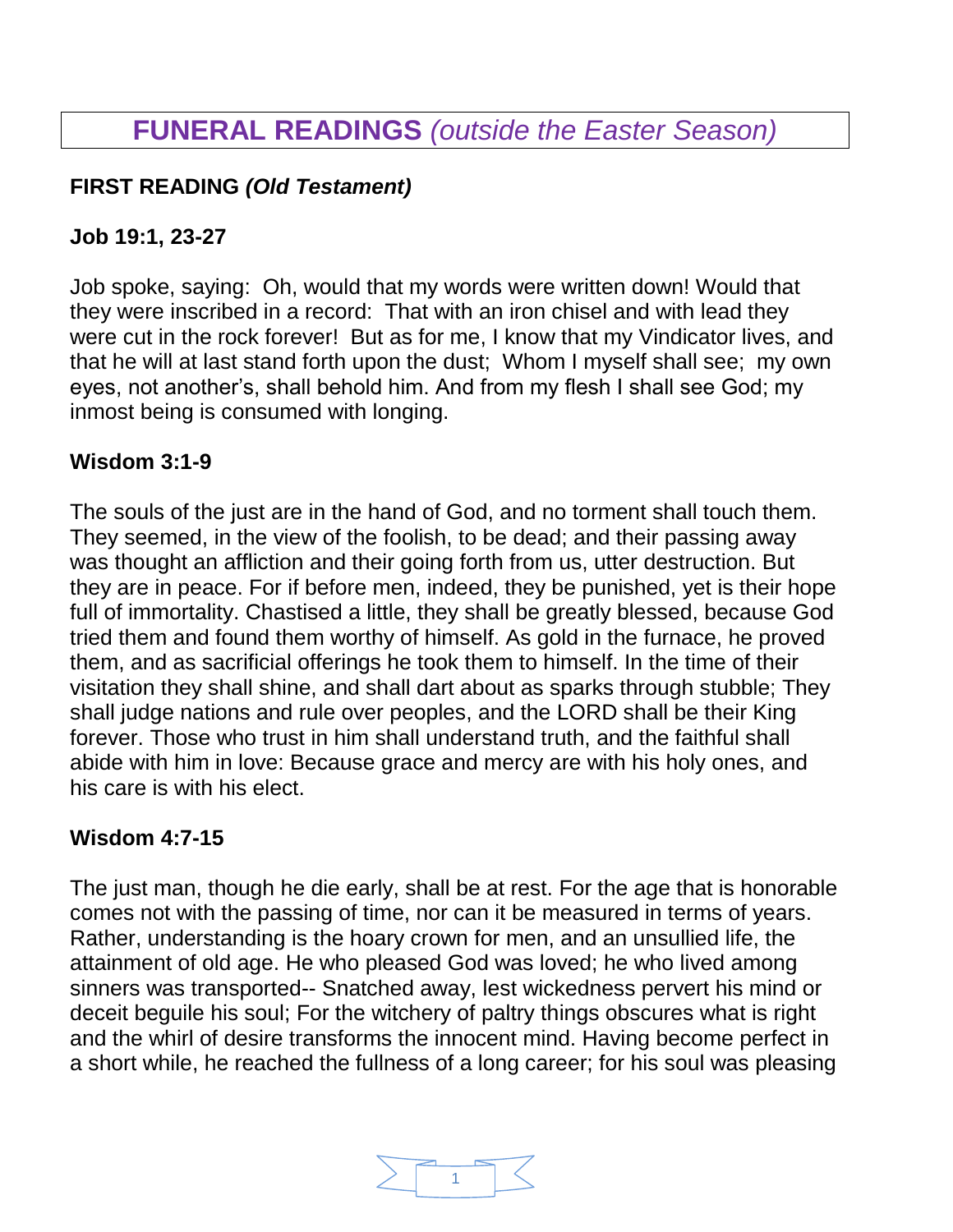to the LORD, therefore he sped him out of the midst of wickedness. But the people saw and did not understand, nor did they take this into account.

# **Isaiah 25:6a, 7-9**

On this mountain the LORD of hosts will provide for all peoples. On this mountain he will destroy the veil that veils all peoples. The web that is woven over all nations; he will destroy death forever. The Lord GOD will wipe away the tears from all faces. The reproach of his people he will remove from the whole earth; for the LORD has spoken. On that day it will be said: "Behold our God, to whom we looked to save us! This is the LORD for whom we looked; let us rejoice and be glad that he has saved us!"

## **Lamentations 3:17-26**

My soul is deprived of peace, I have forgotten what happiness is; I tell myself my future is lost, all that I hoped for from the LORD. The thought of my homeless poverty is wormwood and gall; remembering it over and over leaves my soul downcast within me. But I will call this to mind, as my reason to have hope: The favors of the LORD are not exhausted, his mercies are not spent; They are renewed each morning, so great is his faithfulness. My portion is the LORD, says my soul; therefore will I hope in him. Good is the LORD to one who waits for him, to the soul that seeks him; It is good to hope in silence for the saving help of the LORD.

# **Daniel 12:1-3**

In those days, I, Daniel, mourned and heard this word of the Lord: At that time there shall arise Michael, the great prince, guardian of your people; It shall be a time unsurpassed in distress since nations began until that time. At that time your people shall escape, everyone who is found written in the book. Many of those who sleep in the dust of the earth shall awake; some shall live forever, others shall be an everlasting horror and disgrace. But the wise shall shine brightly like the splendor of the firmament, And those who lead the many to justice shall be like the stars forever.

# **2 Maccabees 12:43-46**

Judas, the ruler of Israel, took up a collection among all his soldiers, amounting to two thousand silver drachmas, which he sent to Jerusalem to provide for an

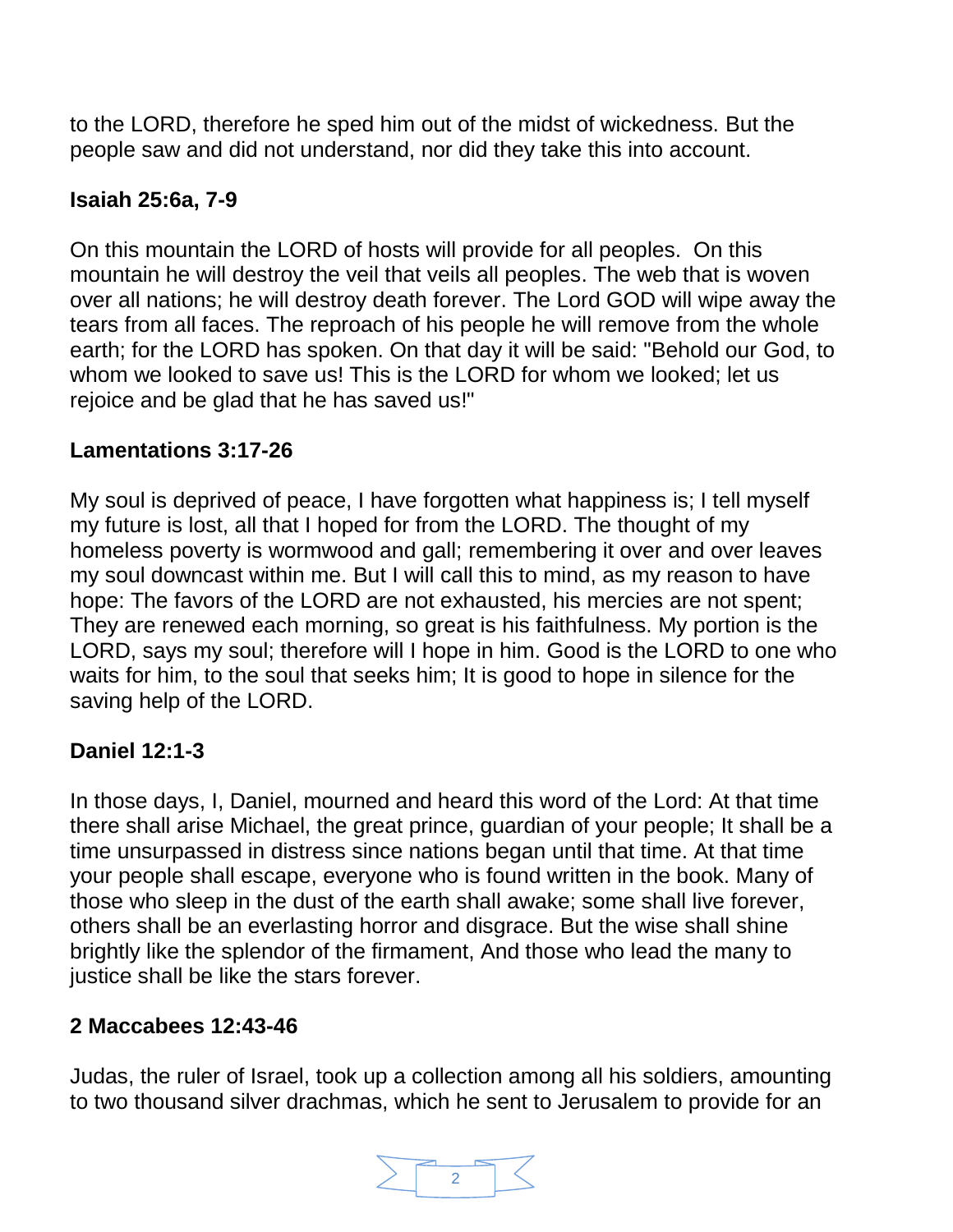expiatory sacrifice. In doing this he acted in a very excellent and noble way, inasmuch as he had the resurrection of the dead in view; for if he were not expecting the fallen to rise again, it would have been useless and foolish to pray for them in death. But if he did this with a view to the splendid reward that awaits those who had gone to rest in godliness, it was a holy and pious thought. Thus he made atonement for the dead that they might be freed from this sin.

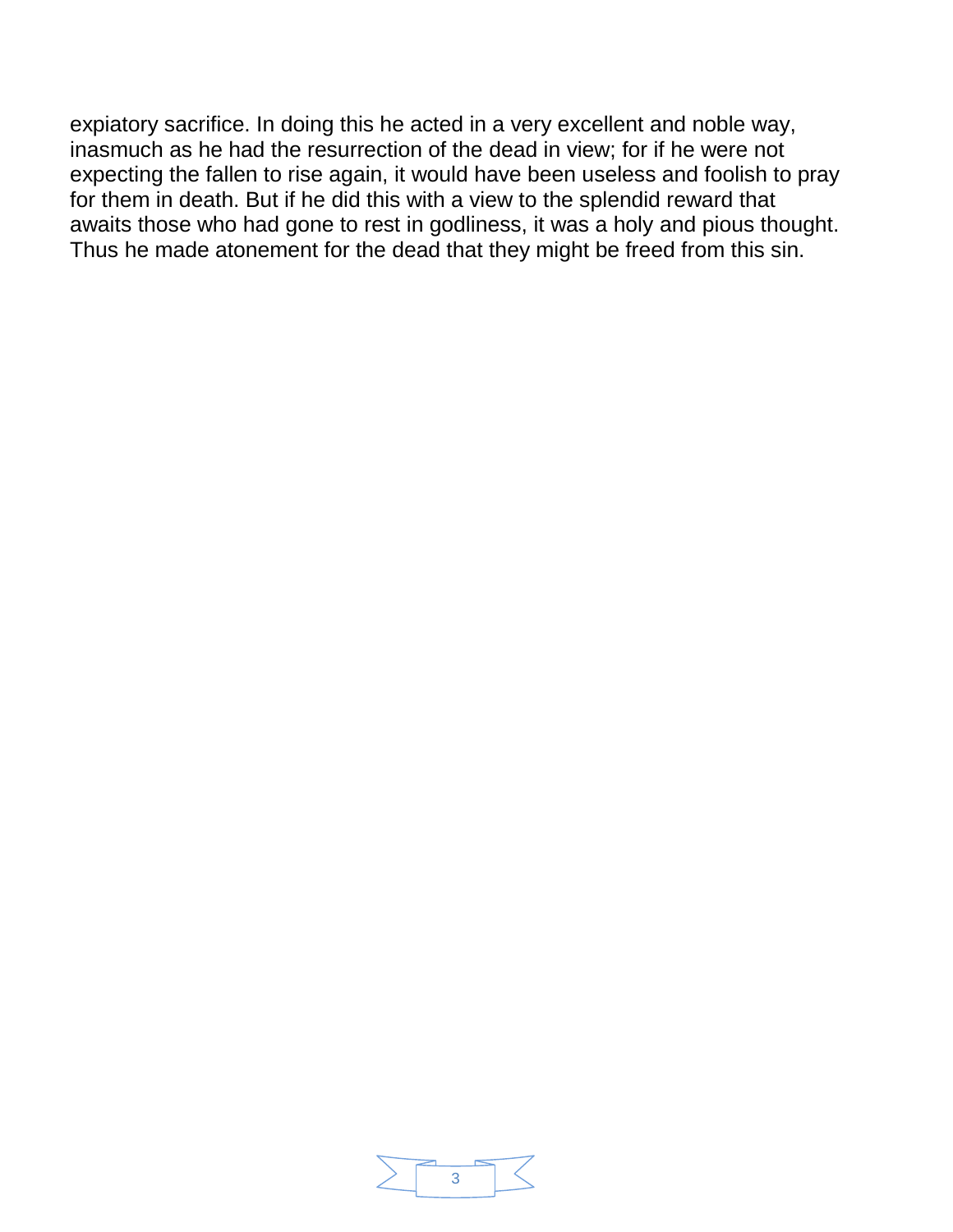## **SECOND READING** *(New Testament)*

# **Romans 5:5-11**

Brothers and sisters: hope does not disappoint, because the love of God has been poured out into our hearts through the Holy Spirit that has been given to us. For Christ, while we were still helpless, died at the appointed time for the ungodly. Indeed, only with difficulty does one die for a just person, though perhaps for a good person one might even find courage to die. But God proves his love for us in that while we were still sinners Christ died for us. How much more then, since we are now justified by his blood, will we be saved through him from the wrath. Indeed, if, while we were enemies, we were reconciled to God through the death of his Son, how much more, once reconciled, will we be saved by his life. Not only that, but we also boast of God through our Lord Jesus Christ, through whom we have now received reconciliation.

## **Romans 5:17-21**

Brothers and sisters: if, by the transgression of the one, death came to reign through that one, how much more will those who receive the abundance of grace and of the gift of justification come to reign in life through the one Jesus Christ. In conclusion, just as through one transgression condemnation came upon all, so through one righteous act acquittal and life came to all. For just as through the disobedience of one person the many were made sinners, so through the obedience of one the many will be made righteous. The law entered in so that transgression might increase but, where sin increased, grace overflowed all the more, so that, as sin reigned in death, grace also might reign through justification for eternal life through Jesus Christ our Lord.

#### **Romans 6:3-9**

Brothers and sisters: are you unaware that we who were baptized into Christ Jesus were baptized into his death? We were indeed buried with him through baptism into death, so that, just as Christ was raised from the dead by the glory of the Father, we too might live in newness of life.

For if we have grown into union with him through a death like his, we shall also be united with him in the resurrection. We know that our old self was crucified with him, so that our sinful body might be done away with, that we might no

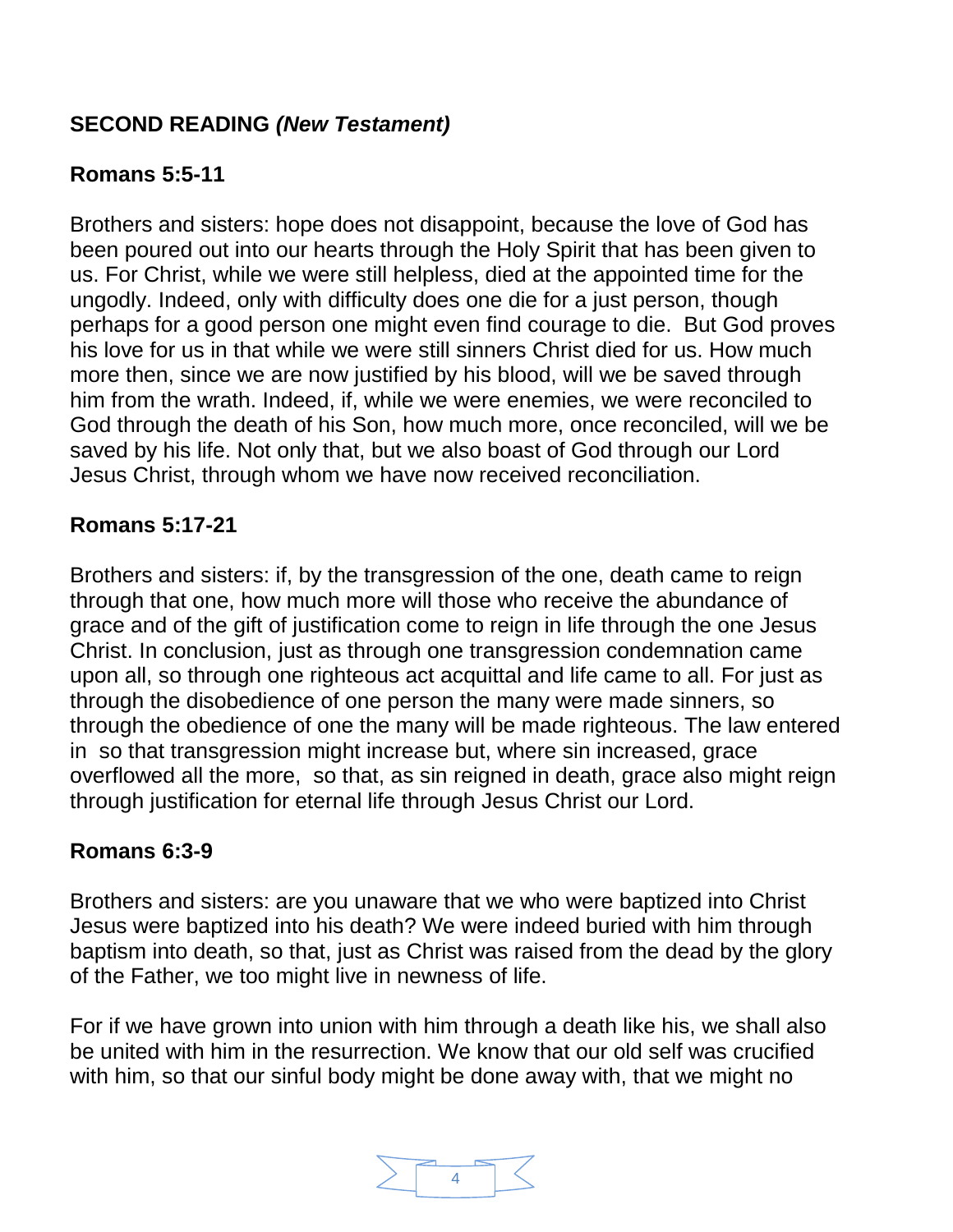longer be in slavery to sin. For a dead person has been absolved from sin. If, then, we have died with Christ, we believe that we shall also live with him. We know that Christ, raised from the dead, dies no more; death no longer has power over him.

# **Romans 8:14-23**

Brothers and sisters: those who are led by the Spirit of God are children of God. For you did not receive a spirit of slavery to fall back into fear, but you received a spirit of adoption, through which we cry, "Abba, Father!" The Spirit itself bears witness with our spirit that we are children of God, and if children, then heirs, heirs of God and joint heirs with Christ, if only we suffer with him so that we may also be glorified with him. I consider that the sufferings of this present time are as nothing compared with the glory to be revealed for us. For creation awaits with eager expectation the revelation of the children of God; for creation was made subject to futility, not of its own accord but because of the one who subjected it, in hope that creation itself would be set free from slavery to corruption and share in the glorious freedom of the children of God. We know that all creation is groaning in labor pains even until now; and not only that, but we ourselves, who have the firstfruits of the Spirit, we also groan within ourselves as we wait for adoption, the redemption of our bodies.

# **Romans 8:31-35, 37-39**

Brothers and sisters: If God is for us, who can be against us? He did not spare his own Son but handed him over for us all, will he not also give us everything else along with him? Who will bring a charge against God's chosen ones? It is God who acquits us. Who will condemn? It is Christ Jesus who died, rather, was raised, who also is at the right hand of God, who indeed intercedes for us. What will separate us from the love of Christ? Will anguish, or distress, or persecution, or famine, or nakedness, or peril, or the sword? No, in all these things we conquer overwhelmingly through him who loved us. For I am convinced that neither death, nor life, nor angels, nor principalities, nor present things, nor future things, nor powers nor height, nor depth, nor any other creature will be able to separate us from the love of God in Christ Jesus our Lord.

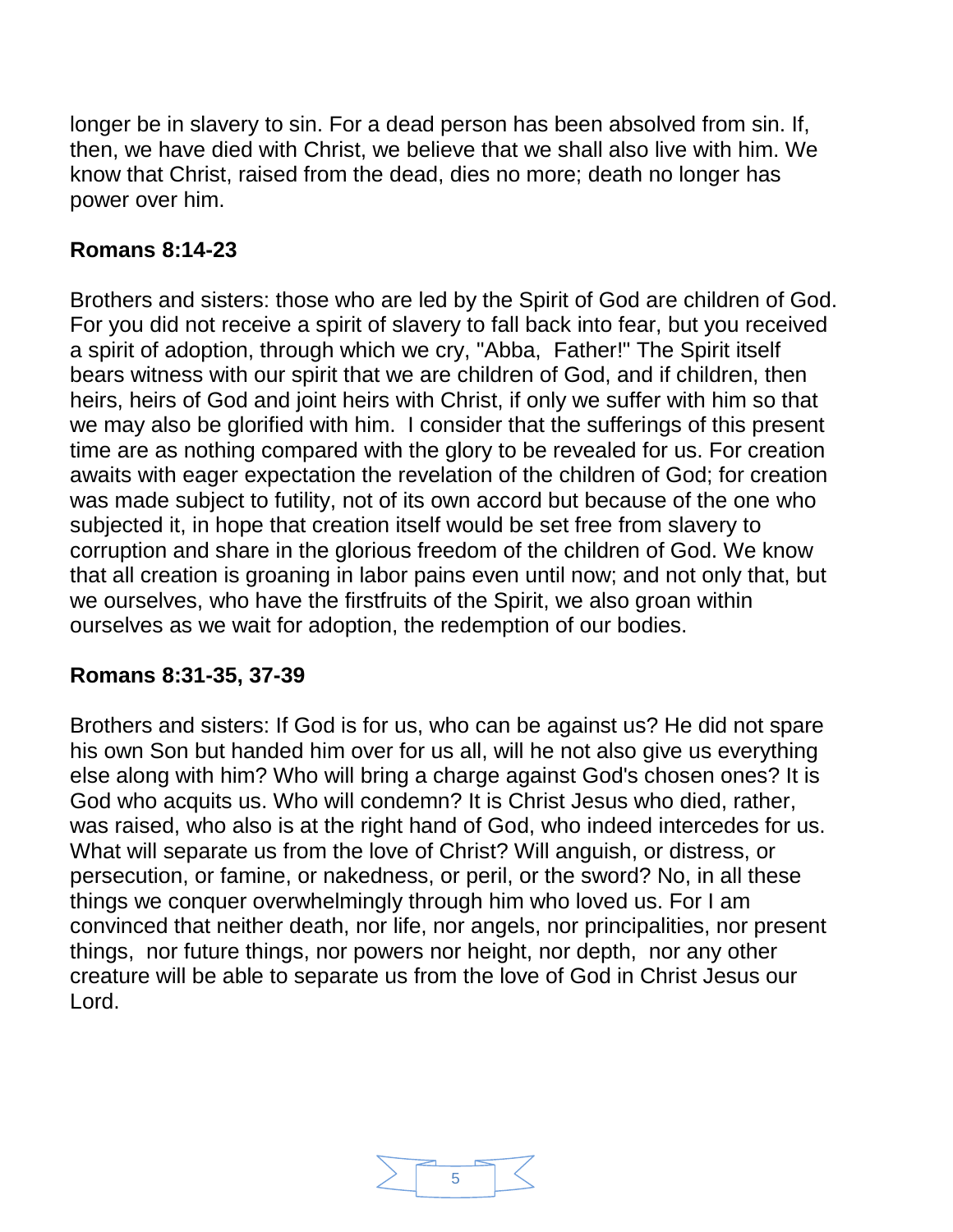#### **Romans 14: 7-9, 10-12**

Brothers and sisters: None of us lives for oneself, and no one dies for oneself. For if we live, we live for the Lord, and if we die, we die for the Lord; so then, whether we live or die, we are the Lord's. For this is why Christ died and came to life, that he might be Lord of both the dead and the living. Why then do you judge your brother? Or you, why do you look down on your brother? For we shall all stand before the judgment seat of God; for it is written: *As I live, says the Lord, every knee shall bend before me, and every tongue shall give praise to God.* So then each of us shall give an account of himself to God.

## **1 Corinthians 15:20-24, 25-28**

Brothers and sisters: Christ has been raised from the dead, the firstfruits of those who have fallen asleep. For since death came through a human being, the resurrection of the dead came also through a human being. the firstfruits; then, at his coming, those who belong to Christ; then comes the end, when he hands over the kingdom to his God and Father. For he must reign until he has put all his enemies under his feet. The last enemy to be destroyed is death, for "he subjected everything under his feet." But when it says that everything has been subjected, it is clear that it excludes the one who subjected everything to him. When everything is subjected to him, then the Son himself will also be subjected to the one who subjected everything to him, so that God may be all in all.

## **1 Corinthians 15:51-57**

Brothers and sisters: Behold, I tell you a mystery. We shall not all fall asleep, but we will all be changed, in an instant, in the blink of an eye, at the last trumpet. For the trumpet will sound, the dead will be raised incorruptible, and we shall be changed. For that which is corruptible must clothe itself with incorruptibility, and that which is mortal must clothe itself with immortality. And when this which is corruptible clothes itself with incorruptibility and this which is mortal clothes itself with immortality, then the word that is written shall come about: *Death is swallowed up in victory. Where, O death, is your victory? Where, O death, is your sting?* The sting of death is sin, and the power of sin is the law. But thanks be to God who gives us the victory through our Lord Jesus Christ.

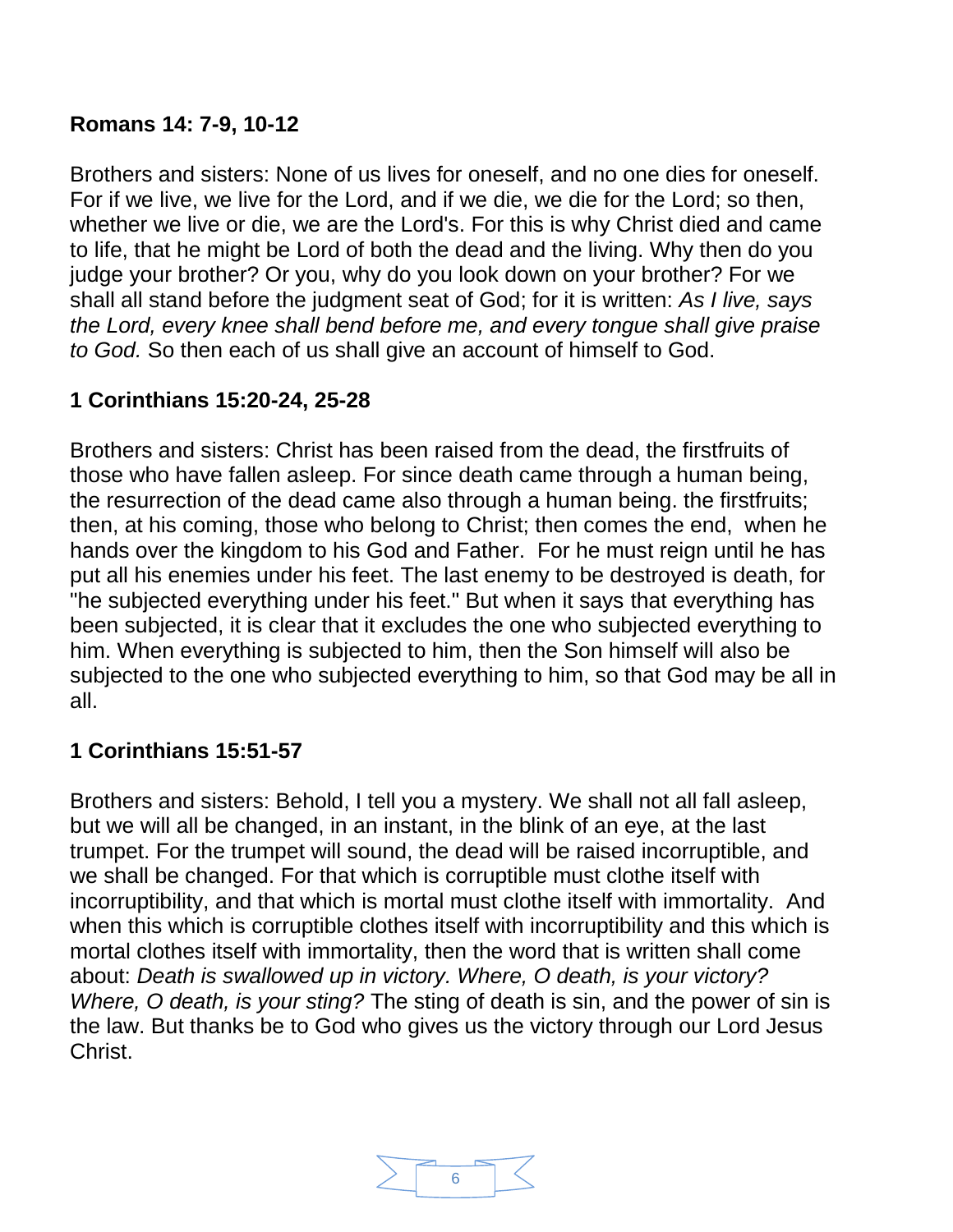## **2 Corinthians 4:14-5:1**

Brothers and sisters: Knowing that the One who raised the Lord Jesus will raise us also with Jesus and place us with you in his presence. Everything indeed is for you, so that the grace bestowed in abundance on more and more people may cause the thanksgiving to overflow for the glory of God. Therefore, we are not discouraged; rather, although our outer self is wasting away, our inner self is being renewed day by day. For this momentary light affliction is producing for us an eternal weight of glory beyond all comparison, as we look not to what is seen but to what is unseen; for what is seen is transitory, but what is unseen is eternal.

For we know that if our earthly dwelling, a tent, should be destroyed, we have a building from God, a dwelling not made with hands, eternal in heaven.

# **2 Corinthians 5:1, 6-10**

Brothers and sisters: we know that if our earthly dwelling, a tent, should be destroyed, we have a building from God, a dwelling not made with hands, eternal in heaven.

We are always courageous, although we know that while we are at home in the body we are away from the Lord, for we walk by faith, not by sight. Yet we are courageous, and we would rather leave the body and go home to the Lord. Therefore, we aspire to please him, whether we are at home or away. For we must all appear before the judgment seat of Christ, so that each one may receive recompense, according to what he did in the body, whether good or evil.

# **Philippians 3:20-21**

Brothers and sisters: Our citizenship is in heaven, and from it we also await a savior, the Lord Jesus Christ. He will change our lowly body to conform with his glorified body by the power that enables him also to bring all things into subjection to himself.

# **1 Thessalonians 4:13-18**

We do not want you to be unaware, brothers and sisters, about those who have fallen asleep, so that you may not grieve like the rest, who have no hope. For if

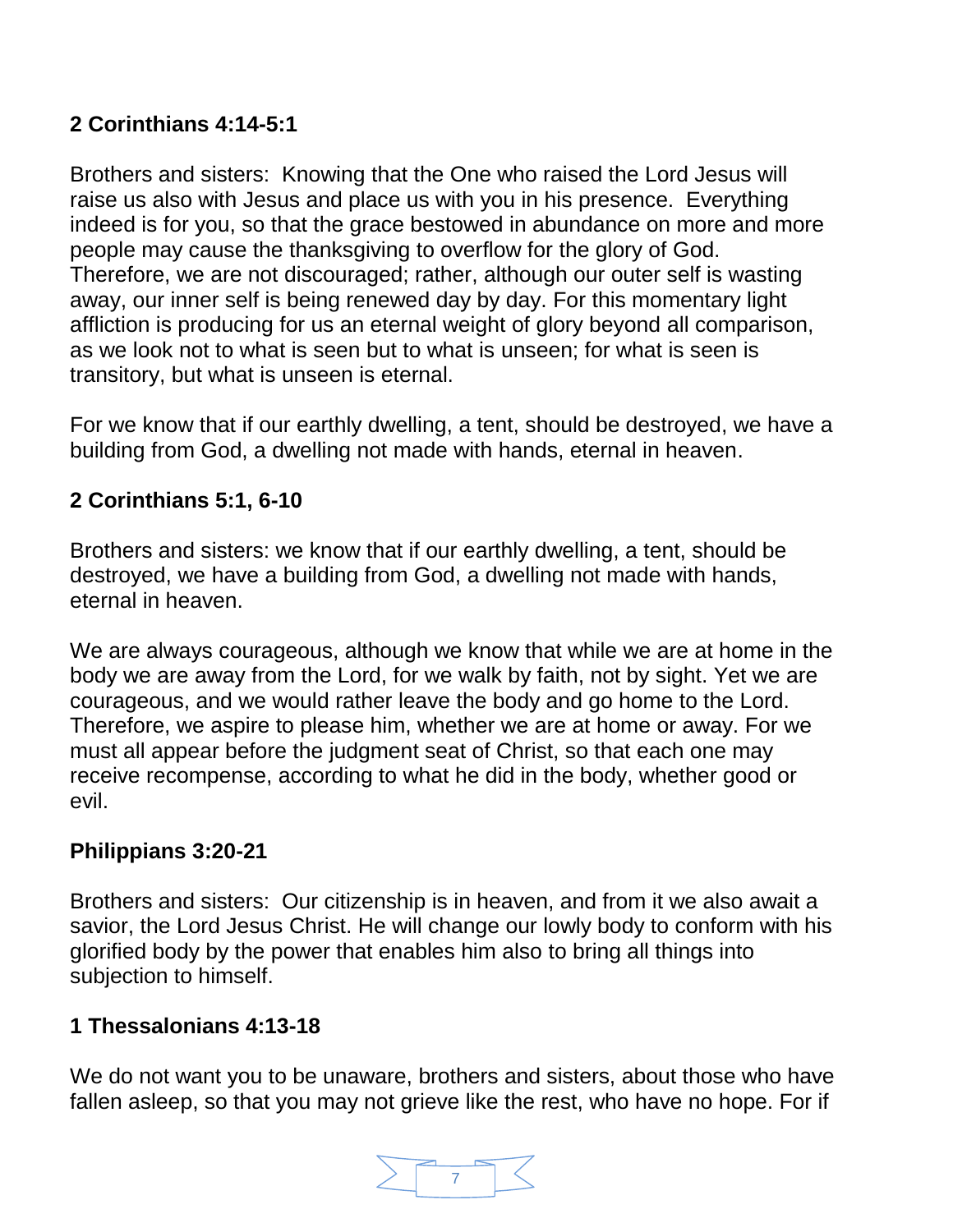we believe that Jesus died and rose, so too will God, through Jesus, bring with him those who have fallen asleep. Indeed, we tell you this, on the word of the Lord, that we who are alive, who are left until the coming of the Lord, will surely not precede those who have fallen asleep. For the Lord himself, with a word of command, with the voice of an archangel and with the trumpet of God, will come down from heaven, and the dead in Christ will rise first. Then we who are alive, who are left, will be caught up together with them in the clouds to meet the Lord in the air. Thus we shall always be with the Lord. Therefore, console one another with these words.

# **2 Timothy 2:8-13**

Beloved: Remember Jesus Christ, raised from the dead, a descendant of David: such is my gospel, for which I am suffering, even to the point of chains, like a criminal. But the word of God is not chained. Therefore, I bear with everything for the sake of those who are chosen, so that they too may obtain the salvation that is in Christ Jesus, together with eternal glory. This saying is trustworthy: If we have died with him we shall also live with him; if we persevere we shall also reign with him. But if we deny him he will deny us. If we are unfaithful he remains faithful, for he cannot deny himself.

## **1 John 3:1-2**

Beloved: See what love the Father has bestowed on us that we may be called the children of God. Yet so we are. The reason the world does not know us is that it did not know him. Beloved, we are God's children now; what we shall be has not yet been revealed. We do know that when it is revealed we shall be like him, for we shall see him as he is.

# **1 John 3: 14-16**

Beloved: We know that we have passed from death to life because we love our brothers. Whoever does not love remains in death. Everyone who hates his brother is a murderer, and you know that no murderer has eternal life remaining in him. The way we came to know love was that he laid down his life for us; so we ought to lay down our lives for our brothers.

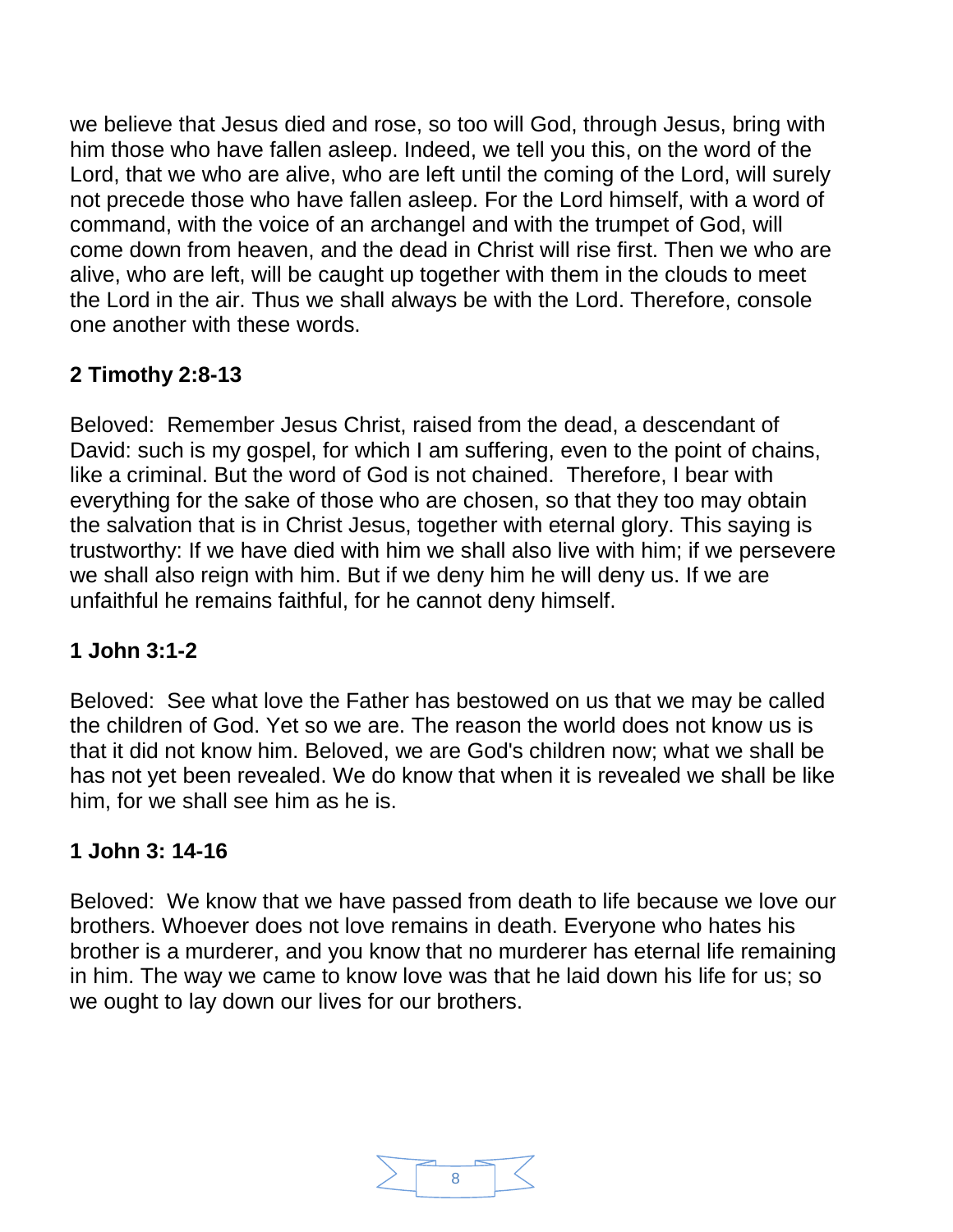## **GOSPEL READING**

## **Matthew 5: 1-12a**

When Jesus saw the crowds, he went up the mountain, and after he had sat down, his disciples came to him. He began to teach them, saying: "Blessed are the poor in spirit, for theirs is the kingdom of heaven. Blessed are they who mourn, for they will be comforted. Blessed are the meek, for they will inherit the land. Blessed are they who hunger and thirst for righteousness, for they will be satisfied. Blessed are the merciful, for they will be shown mercy. Blessed are the clean of heart, for they will see God. Blessed are the peacemakers, for they will be called children of God. Blessed are they who are persecuted for the sake of righteousness, for theirs is the kingdom of heaven. Blessed are you when they insult you and persecute you and utter every kind of evil against you falsely because of me. Rejoice and be glad, for your reward will be great in heaven."

#### **Matthew 11:25-30**

At that time Jesus answered, "I give praise to you, Father, Lord of heaven and earth, for although you have hidden these things from the wise and the learned you have revealed them to the childlike. Yes, Father, such has been your gracious will. All things have been handed over to me by my Father. No one knows the Son except the Father, and no one knows the Father except the Son and anyone to whom the Son wishes to reveal him. "Come to me, all you who labor and are burdened, and I will give you rest. Take my yoke upon you and learn from me, for I am meek and humble of heart; and you will find rest for your selves. For my yoke is easy, and my burden light."

#### **Matthew 25:1-13**

Jesus told his disciples this parable: The kingdom of heaven will be like ten virgins who took their lamps and went out to meet the bridegroom. Five of them were foolish and five were wise. The foolish ones, when taking their lamps, brought no oil with them, but the wise brought flasks of oil with their lamps. Since the bridegroom was long delayed, they all became drowsy and fell asleep. At midnight, there was a cry, 'Behold, the bridegroom! Come out to meet him!' Then all those virgins got up and trimmed their lamps. The foolish ones said to the wise, 'Give us some of your oil, for our lamps are going out.' But the wise ones replied, 'No, for there may not be enough for us and you. Go instead to the merchants and buy some for yourselves.' While they went off to

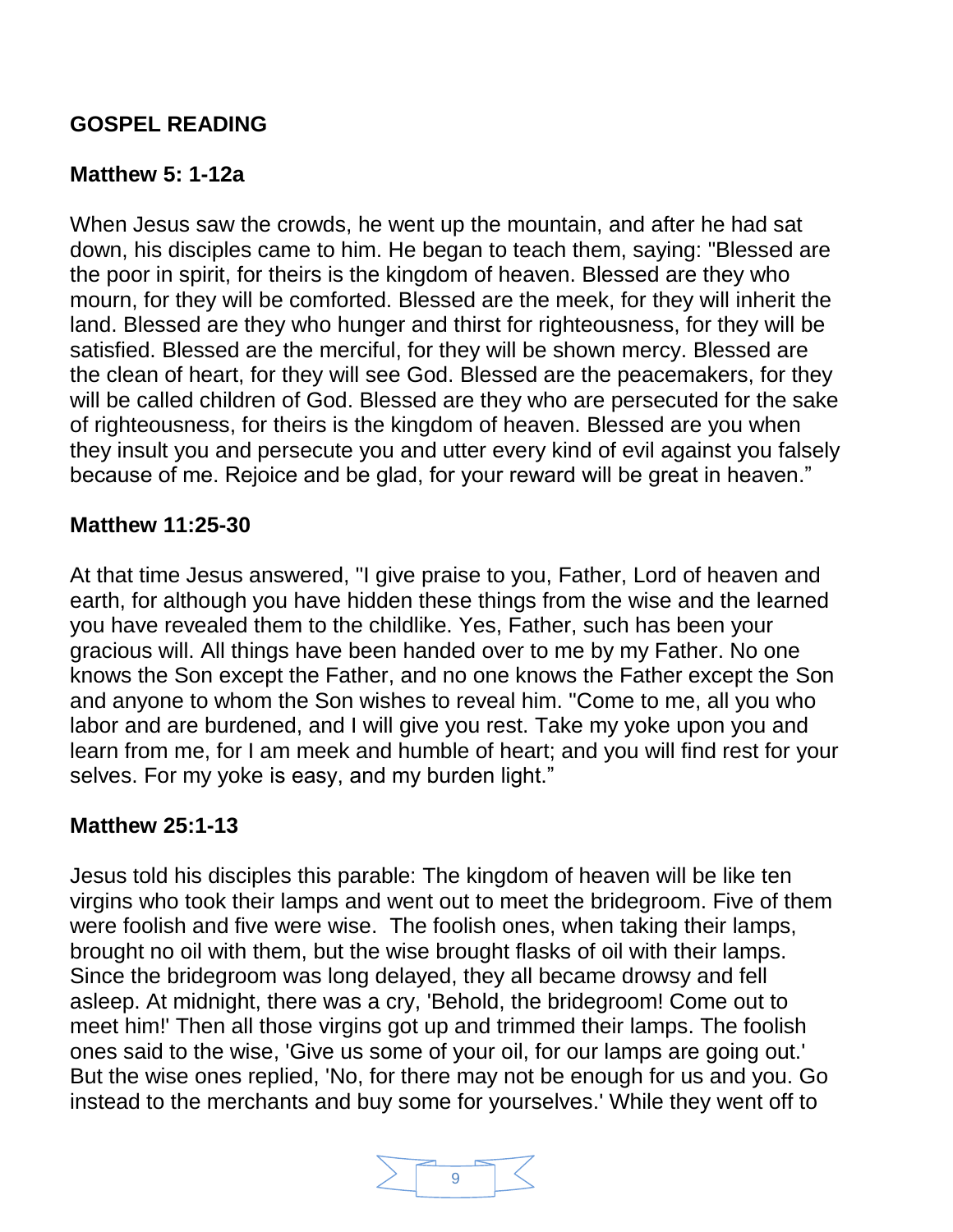buy it, the bridegroom came and those who were ready went into the wedding feast with him. Then the door was locked. Afterwards the other virgins came and said, 'Lord, Lord, open the door for us!' But he said in reply, 'Amen, I say to you, I do not know you.' Therefore, stay awake, for you know neither the day nor the hour."

## **Matthew 25:31-46**

Jesus said to his disciples: When the Son of Man comes in his glory, and all the angels with him, he will sit upon his glorious throne, and all the nations will be assembled before him. And he will separate them one from another, as a shepherd separates the sheep from the goats. He will place the sheep on his right and the goats on his left. Then the king will say to those on his right, 'Come, you who are blessed by my Father. Inherit the kingdom prepared for you from the foundation of the world. For I was hungry and you gave me food, I was thirsty and you gave me drink, a stranger and you welcomed me, naked and you clothed me, ill and you cared for me, in prison and you visited me.' Then the righteous will answer him and say, 'Lord, when did we see you hungry and feed you, or thirsty and give you drink? When did we see you a stranger and welcome you, or naked and clothe you? When did we see you ill or in prison, and visit you?' And the king will say to them in reply, 'Amen, I say to you, whatever you did for one of these least brothers of mine, you did for me.' Then he will say to those on his left, 'Depart from me, you accursed, into the eternal fire prepared for the devil and his angels. For I was hungry and you gave me no food, I was thirsty and you gave me no drink, a stranger and you gave me no welcome, naked and you gave me no clothing, ill and in prison, and you did not care for me.' Then they will answer and say, 'Lord, when did we see you hungry or thirsty or a stranger or naked or ill or in prison, and not minister to your needs?' He will answer them, 'Amen, I say to you, what you did not do for one of these least ones, you did not do for me.' And these will go off to eternal punishment, but the righteous to eternal life."

# **Mark 15:33-39; 16:1-6** (long form)

At noon darkness came over the whole land until three in the afternoon. And at three o'clock Jesus cried out in a loud voice, "Eloi, Eloi, lema sabachthani?" which is translated, "My God, my God, why have you forsaken me?" Some of the bystanders who heard it said, "Look, he is calling Elijah." One of them ran, soaked a sponge with wine, put it on a reed, and gave it to him to drink, saying, "Wait, let us see if Elijah comes to take him down." Jesus gave a loud cry and

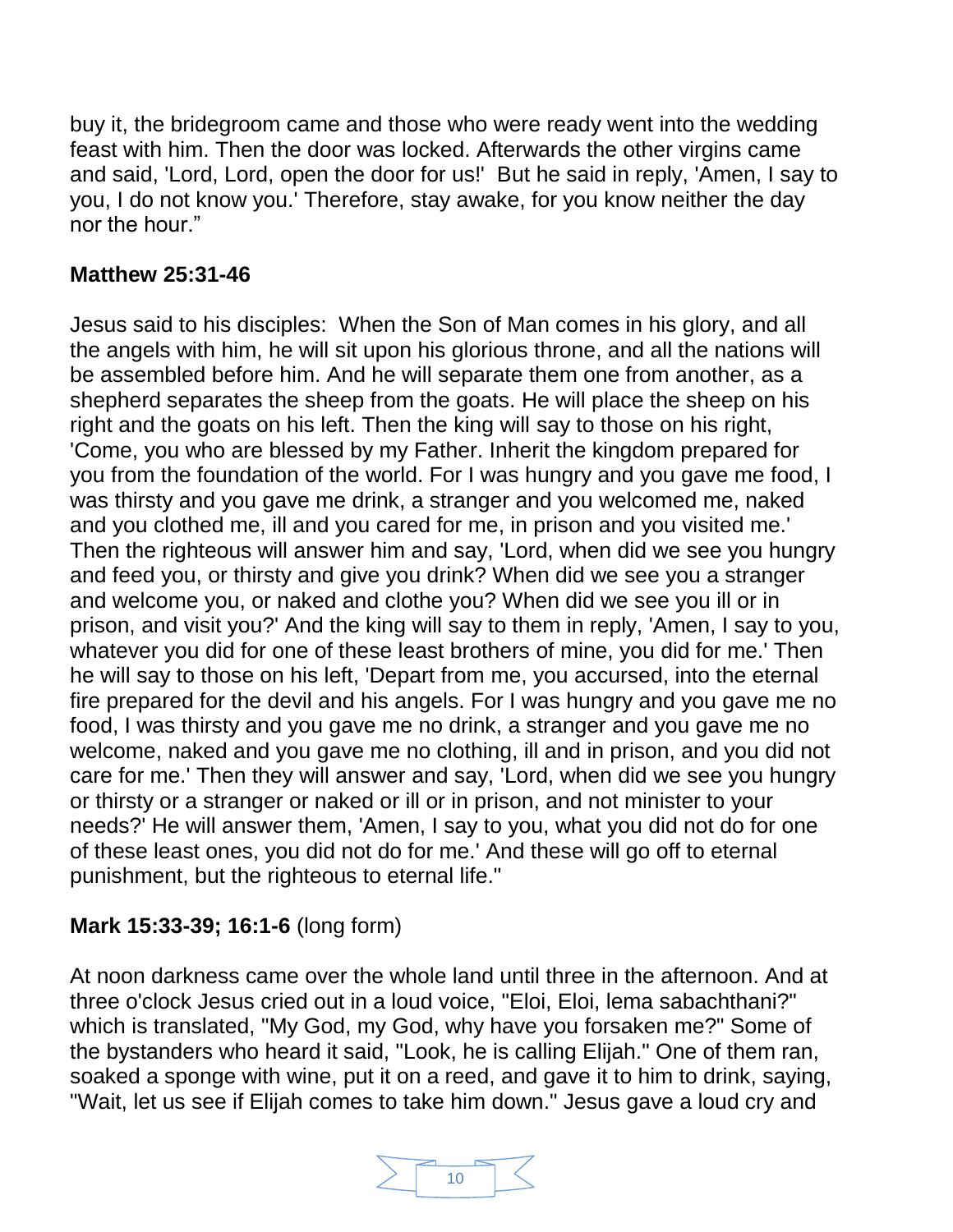breathed his last. The veil of the sanctuary was torn in two from top to bottom. When the centurion who stood facing him saw how he breathed his last he said, "Truly this man was the Son of God!"

When the sabbath was over, Mary Magdalene, Mary, the mother of James, and Salome bought spices so that they might go and anoint him. Very early when the sun had risen, on the first day of the week, they came to the tomb. They were saying to one another, "Who will roll back the stone for us from the entrance to the tomb?" When they looked up, they saw that the stone had been rolled back; it was very large. On entering the tomb they saw a young man sitting on the right side, clothed in a white robe, and they were utterly amazed. He said to them, "Do not be amazed! You seek Jesus of Nazareth, the crucified. He has been raised; he is not here. Behold the place where they laid him."

## **Mark 15:33-39** (short form)

At noon darkness came over the whole land until three in the afternoon. And at three o'clock Jesus cried out in a loud voice, "Eloi, Eloi, lema sabachthani?" which is translated, "My God, my God, why have you forsaken me?" Some of the bystanders who heard it said, "Look, he is calling Elijah." One of them ran, soaked a sponge with wine, put it on a reed, and gave it to him to drink, saying, "Wait, let us see if Elijah comes to take him down." Jesus gave a loud cry and breathed his last. The veil of the sanctuary was torn in two from top to bottom. When the centurion who stood facing him saw how he breathed his last he said, "Truly this man was the Son of God!"

## **Luke 7:11-17**

Jesus journeyed to a city called Nain, and his disciples and a large crowd accompanied him. As he drew near to the gate of the city, a man who had died was being carried out, the only son of his mother, and she was a widow. A large crowd from the city was with her. When the Lord saw her, he was moved with pity for her and said to her, "Do not weep." He stepped forward and touched the coffin; at this the bearers halted, and he said, "Young man, I tell you, arise!" The dead man sat up and began to speak, and Jesus gave him to his mother. Fear seized them all, and they glorified God, exclaiming, "A great prophet has arisen in our midst," and "God has visited his people." This report about him spread through the whole of Judea and in all the surrounding region.

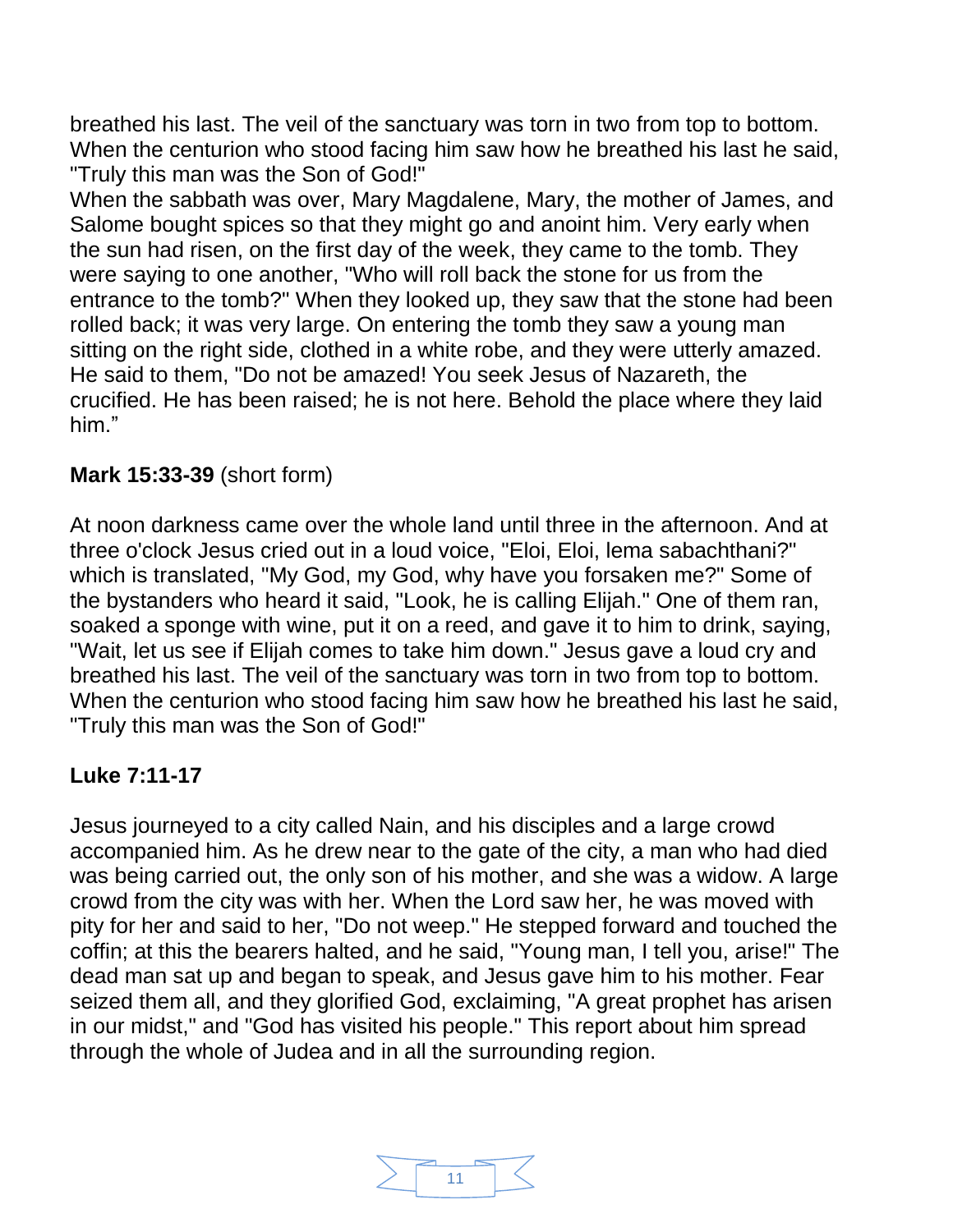#### **Luke 12:35-40**

Jesus said to his disciples: "Gird your loins and light your lamps and be like servants who await their master's return from a wedding, ready to open immediately when he comes and knocks. Blessed are those servants whom the master finds vigilant on his arrival. Amen, I say to you, he will gird himself, have them recline at table, and proceed to wait on them. And should he come in the second or third watch and find them prepared in this way, blessed are those servants. Be sure of this: if the master of the house had known the hour when the thief was coming, he would not have let his house be broken into. You also must be prepared, for at an hour you do not expect, the Son of Man will come."

#### **Luke 23:33,39-43**

When the soldiers came to the place called the Skull, they crucified Jesus and the criminals there, one on his right, the other on his left. Now one of the criminals hanging there reviled Jesus, saying, "Are you not the Christ? Save yourself and us." The other man, however, rebuking him, said in reply, "Have you no fear of God, for you are subject to the same condemnation? And indeed, we have been condemned justly, for the sentence we received corresponds to our crimes, but this man has done nothing criminal." Then he said, "Jesus, remember me when you come into your kingdom." He replied to him, "Amen, I say to you, today you will be with me in Paradise."

## **Luke 23:44-46, 50, 52-53; 24:1-6a** (long form)

It was about noon and darkness came over the whole land until three in the afternoon because of an eclipse of the sun. Then the veil of the temple was torn down the middle. Jesus cried out in a loud voice, "Father, into your hands I commend my spirit"; and when he had said this he breathed his last. Now there was a virtuous and righteous man named Joseph who, though he was a member of the council went to Pilate and asked for the body of Jesus. After he had taken the body down, he wrapped it in a linen cloth and laid him in a rockhewn tomb in which no one had yet been buried.

At daybreak on the first day of the week took the spices they had prepared and went to the tomb. They found the stone rolled away from the tomb; but when they entered, they did not find the body of the Lord Jesus. While they were puzzling over this, behold, two men in dazzling garments appeared to them. They were terrified and bowed their faces to the ground. They said to them,

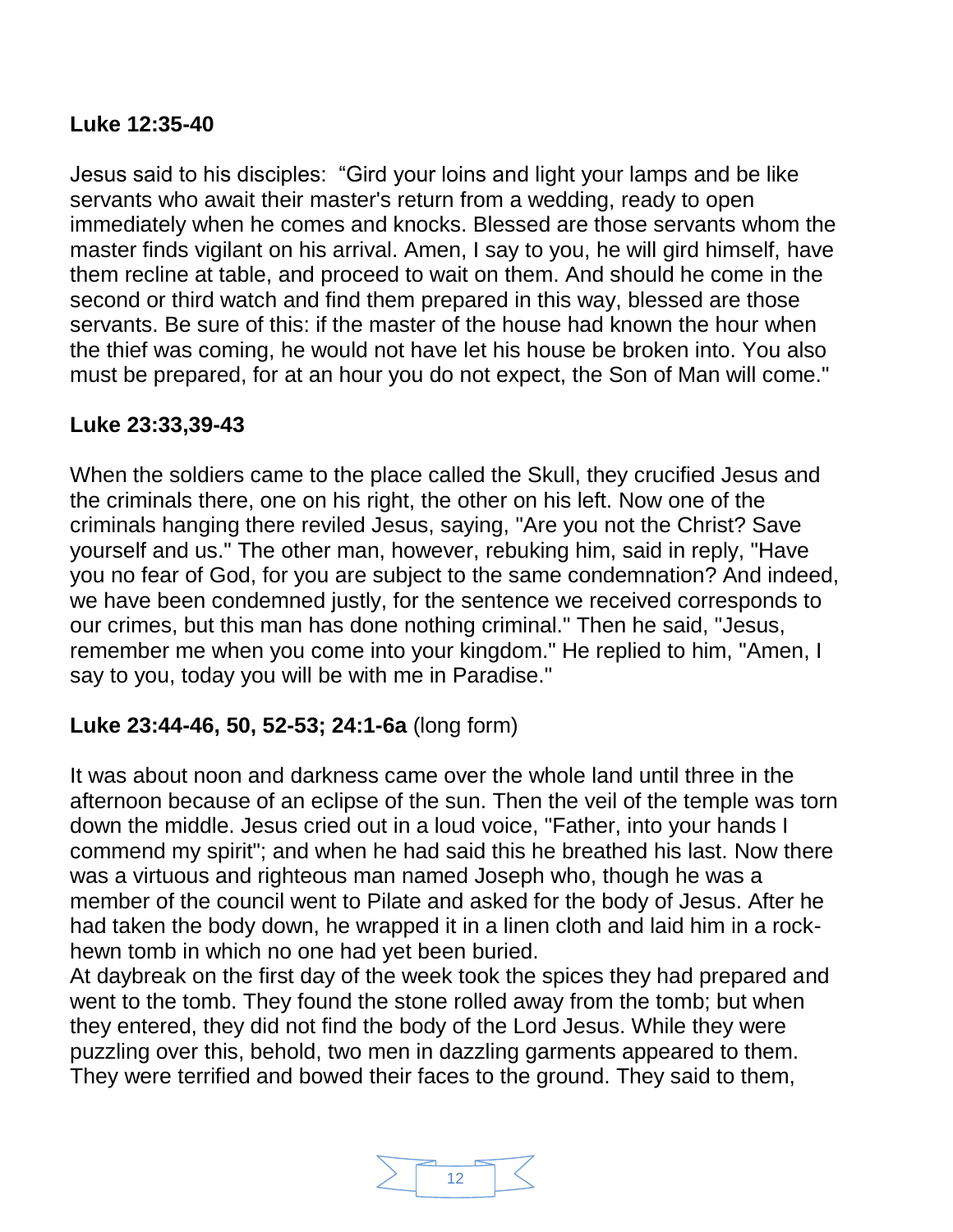"Why do you seek the living one among the dead? He is not here, but he has been raised."

## **Or Luke 23:44, 50, 52-53** (short form)

It was about noon and darkness came over the whole land until three in the afternoon because of an eclipse of the sun. Then the veil of the temple was torn down the middle. Jesus cried out in a loud voice, "Father, into your hands I commend my spirit"; and when he had said this he breathed his last Now there was a virtuous and righteous man named Joseph who, though he was a member of the council went to Pilate and asked for the body of Jesus. After he had taken the body down, he wrapped it in a linen cloth and laid him in a rockhewn tomb in which no one had yet been buried.

## **Luke 24:13-35** (long form)

That very day, the first day of the week, two of the disciples of Jesus were going to a village called Emmaus, seven miles from Jerusalem, and they were conversing about all the things that had occurred. And it happened that while they were conversing and debating, Jesus himself drew near and walked with them, but their eyes were prevented from recognizing him. He asked them, "What are you discussing as you walk along?" They stopped, looking downcast. One of them, named Cleopas, said to him in reply, "Are you the only visitor to Jerusalem who does not know of the things that have taken place there in these days?" And he replied to them, "What sort of things?" They said to him, "The things that happened to Jesus the Nazarene, who was a prophet mighty in deed and word before God and all the people, how our chief priests and rulers both handed him over to a sentence of death and crucified him. But we were hoping that he would be the one to redeem Israel; and besides all this, it is now the third day since this took place. Some women from our group, however, have astounded us: they were at the tomb early in the morning and did not find his body; they came back and reported that they had indeed seen a vision of angels who announced that he was alive. Then some of those with us went to the tomb and found things just as the women had described, but him they did not see." And he said to them, "Oh, how foolish you are! How slow of heart to believe all that the prophets spoke! Was it not necessary that the Christ should suffer these things and enter into his glory?" Then beginning with Moses and all the prophets, he interpreted to them what referred to him in all the scriptures. As they approached the village to which they were going, he gave the impression that he was going on farther. But they urged him, "Stay with us, for it

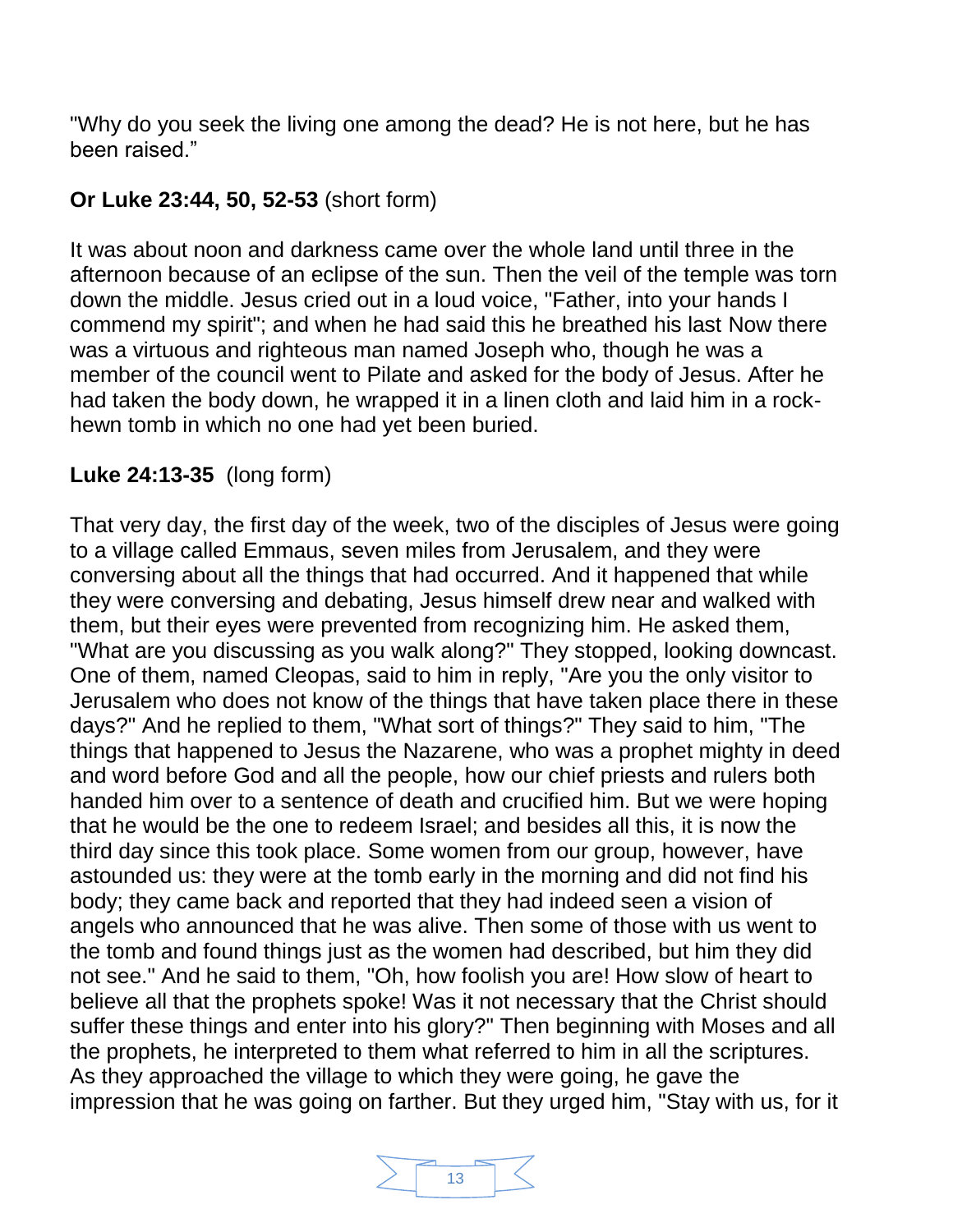is nearly evening and the day is almost over." So he went in to stay with them. And it happened that, while he was with them at table, he took bread, said the blessing, broke it, and gave it to them. With that their eyes were opened and they recognized him, but he vanished from their sight. Then they said to each other, "Were not our hearts burning within us while he spoke to us on the way and opened the scriptures to us?" So they set out at once and returned to Jerusalem where they found gathered together the eleven and those with them who were saying, "The Lord has truly been raised and has appeared to Simon!" Then the two recounted what had taken place on the way and how he was made known to them in the breaking of the bread.

# **Luke 24:13-16, 28-35** (short form)

That very day, the first day of the week, two of the disciples of Jesus were going to a village called Emmaus, seven miles from Jerusalem, and they were conversing about all the things that had occurred. And it happened that while they were conversing and debating, Jesus himself drew near and walked with them, but their eyes were prevented from recognizing him. As they approached the village to which they were going, he gave the impression that he was going on farther. But they urged him, "Stay with us, for it is nearly evening and the day is almost over." So he went in to stay with them. And it happened that, while he was with them at table, he took bread, said the blessing, broke it, and gave it to them. With that their eyes were opened and they recognized him, but he vanished from their sight. Then they said to each other, "Were not our hearts burning within us while he spoke to us on the way and opened the scriptures to us?" So they set out at once and returned to Jerusalem where they found gathered together the eleven and those with them who were saying, "The Lord has truly been raised and has appeared to Simon!" Then the two recounted what had taken place on the way and how he was made known to them in the breaking of the bread.

#### **John 5:24-29**

Jesus answered the Jews and said to them: "Amen, amen, I say to you, whoever hears my word and believes in the one who sent me has eternal life and will not come to condemnation, but has passed from death to life. Amen, amen, I say to you, the hour is coming and is now here when the dead will hear the voice of the Son of God, and those who hear will live. For just as the Father has life in himself, so also he gave to his Son the possession of life in himself. And he gave him power to exercise judgment, because he is the Son of Man.

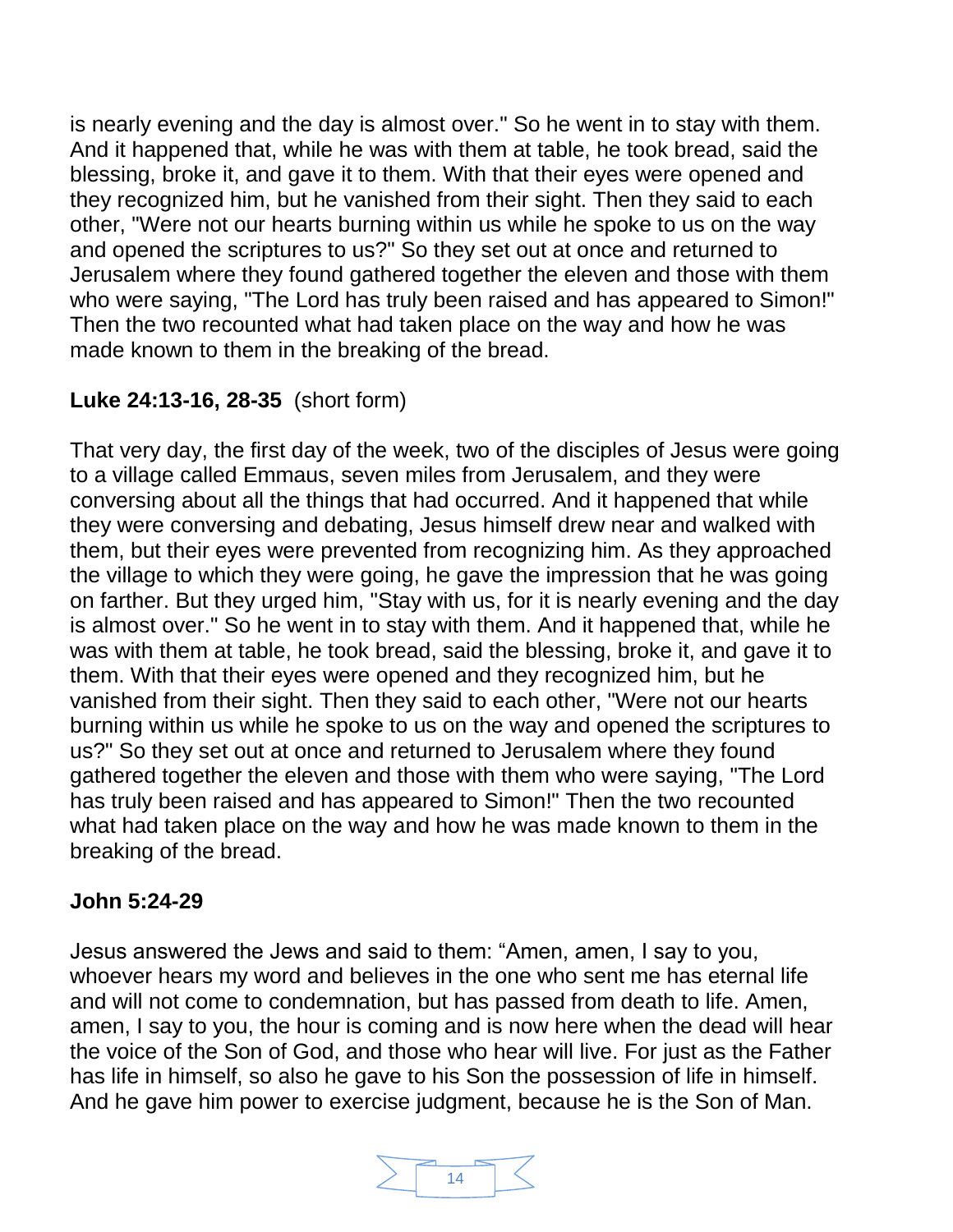Do not be amazed at this, because the hour is coming in which all who are in the tombs will hear his voice and will come out, those who have done good deeds to the resurrection of life, but those who have done wicked deeds to the resurrection of condemnation".

# **John 6:37-40**

Jesus said to the crowds: "Everything that the Father gives me will come to me, and I will not reject anyone who comes to me, because I came down from heaven not to do my own will but the will of the one who sent me. And this is the will of the one who sent me, that I should not lose anything of what he gave me, but that I should raise it on the last day. For this is the will of my Father, that everyone who sees the Son and believes in him may have eternal life, and I shall raise him on the last day."

# **John 6:51-59**

Jesus said to the crowds: "I am the living bread that came down from heaven; whoever eats this bread will live forever; and the bread that I will give is my flesh for the life of the world." The Jews quarreled among themselves, saying, "How can this man give us his flesh to eat?" Jesus said to them, "Amen, amen, I say to you, unless you eat the flesh of the Son of Man and drink his blood, you do not have life within you. Whoever eats my flesh and drinks my blood has eternal life, and I will raise him on the last day. For my flesh is true food, and my blood is true drink. Whoever eats my flesh and drinks my blood remains in me and I in him. Just as the living Father sent me and I have life because of the Father, so also the one who feeds on me will have life because of me. This is the bread that came down from heaven. Unlike your ancestors who ate and still died, whoever eats this bread will live forever."

# **John 11:17-27** (long form)

When Jesus arrived in Bethany, he found that Lazarus had already been in the tomb for four days. Now Bethany was near Jerusalem, only about two miles away. And many of the Jews had come to Martha and Mary to comfort them about their brother. When Martha heard that Jesus was coming, she went to meet him; but Mary sat at home. Martha said to Jesus, "Lord, if you had been here, my brother would not have died. But even now I know that whatever you ask of God, God will give you." Jesus said to her, "Your brother will rise." Martha said to him, "I know he will rise, in the resurrection on the last day."

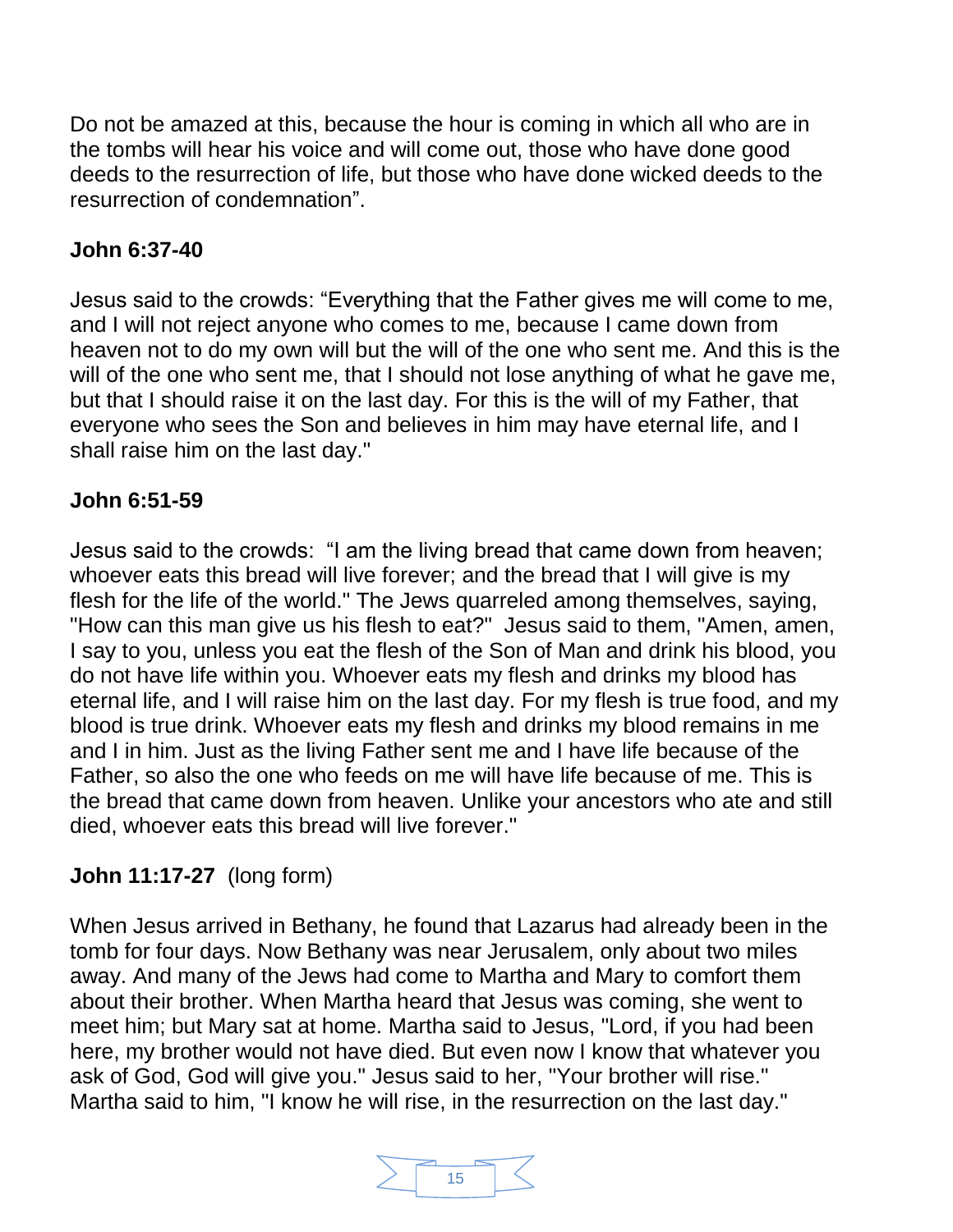Jesus told her, "I am the resurrection and the life; whoever believes in me, even if he dies, will live, and everyone who lives and believes in me will never die. Do you believe this?" She said to him, "Yes, Lord. I have come to believe that you are the Messiah, the Son of God, the one who is coming into the world."

## **John 11:21-27** (short form)

Martha said to Jesus, "Lord, if you had been here, my brother would not have died. But even now I know that whatever you ask of God, God will give you." Jesus said to her, "Your brother will rise." Martha said to him, "I know he will rise, in the resurrection on the last day." Jesus told her, "I am the resurrection and the life; whoever believes in me, even if he dies, will live, and everyone who lives and believes in me will never die. Do you believe this?" She said to him, "Yes, Lord. I have come to believe that you are the Messiah, the Son of God, the one who is coming into the world."

## **John 11:32-45**

When Mary came to where Jesus was and saw him, she fell at his feet and said to him, "Lord, if you had been here, my brother would not have died." When Jesus saw her weeping and the Jews who had come with her weeping, he became perturbed and deeply troubled, and said, "Where have you laid him?" They said to him, "Sir, come and see." And Jesus wept. So the Jews said, "See how he loved him." But some of them said, "Could not the one who opened the eyes of the blind man have done something so that this man would not have died?"

So Jesus, perturbed again, came to the tomb. It was a cave, and a stone lay across it. Jesus said, "Take away the stone." Martha, the dead man's sister, said to him, "Lord, by now there will be a stench; he has been dead for four days." Jesus said to her, "Did I not tell you that if you believe you will see the glory of God?" So they took away the stone. And Jesus raised his eyes and said, "Father, I thank you for hearing me. I know that you always hear me; but because of the crowd here I have said this, that they may believe that you sent me." And when he had said this, he cried out in a loud voice, "Lazarus, come out!" The dead man came out, tied hand and foot with burial bands, and his face was wrapped in a cloth. So Jesus said to them, "Untie him and let him go." Now many of the Jews who had come to Mary and seen what he had done began to believe in him.

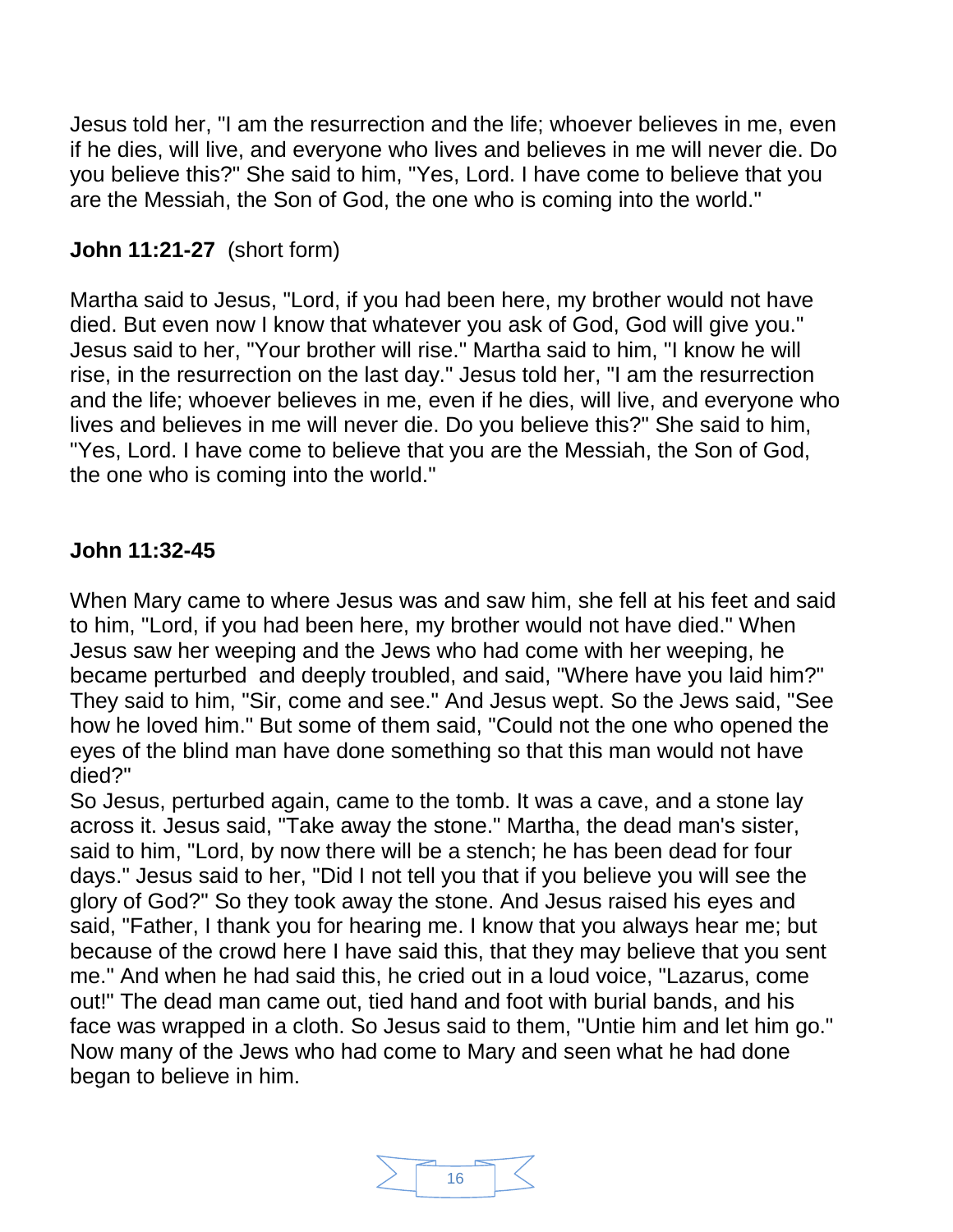### **John 12:23-28** (long form)

Jesus said to his disciples: "The hour has come for the Son of Man to be glorified. Amen, amen, I say to you, unless a grain of wheat falls to the ground and dies, it remains just a grain of wheat; but if it dies, it produces much fruit. Whoever loves his life loses it, and whoever hates his life in this world will preserve it for eternal life. Whoever serves me must follow me, and where I am, there also will my servant be. The Father will honor whoever serves me. "I am troubled now. Yet what should I say? 'Father, save me from this hour'? But it was for this purpose that I came to this hour. Father, glorify your name." Then a voice came from heaven, "I have glorified it and will glorify it again."

## **John 12:23-26** (short form)

Jesus said to his disciples: "The hour has come for the Son of Man to be glorified. Amen, amen, I say to you, unless a grain of wheat falls to the ground and dies, it remains just a grain of wheat; but if it dies, it produces much fruit. Whoever loves his life loses it, and whoever hates his life in this world will preserve it for eternal life. Whoever serves me must follow me, and where I am, there also will my servant be. The Father will honor whoever serves me."

#### **John 14:1-6**

Jesus said to his disciples: "Do not let your hearts be troubled. You have faith in God; have faith also in me. In my Father's house there are many dwelling places. If there were not, would I have told you that I am going to prepare a place for you? And if I go and prepare a place for you, I will come back again and take you to myself, so that where I am you also may be. Where I am going you know the way." Thomas said to him, "Master, we do not know where you are going; how can we know the way?" Jesus said to him, "I am the way and the truth and the life. No one comes to the Father except through me.

#### **John 17:24-26**

Jesus raised his eyes to heaven and said, "Father, those whom you gave me are your gift to me. I wish that where I am they also may be with me, that they may see my glory that you gave me, because you loved me before the foundation of the world. Righteous Father, the world also does not know you, but I know you, and they know that you sent me. I made known to them your